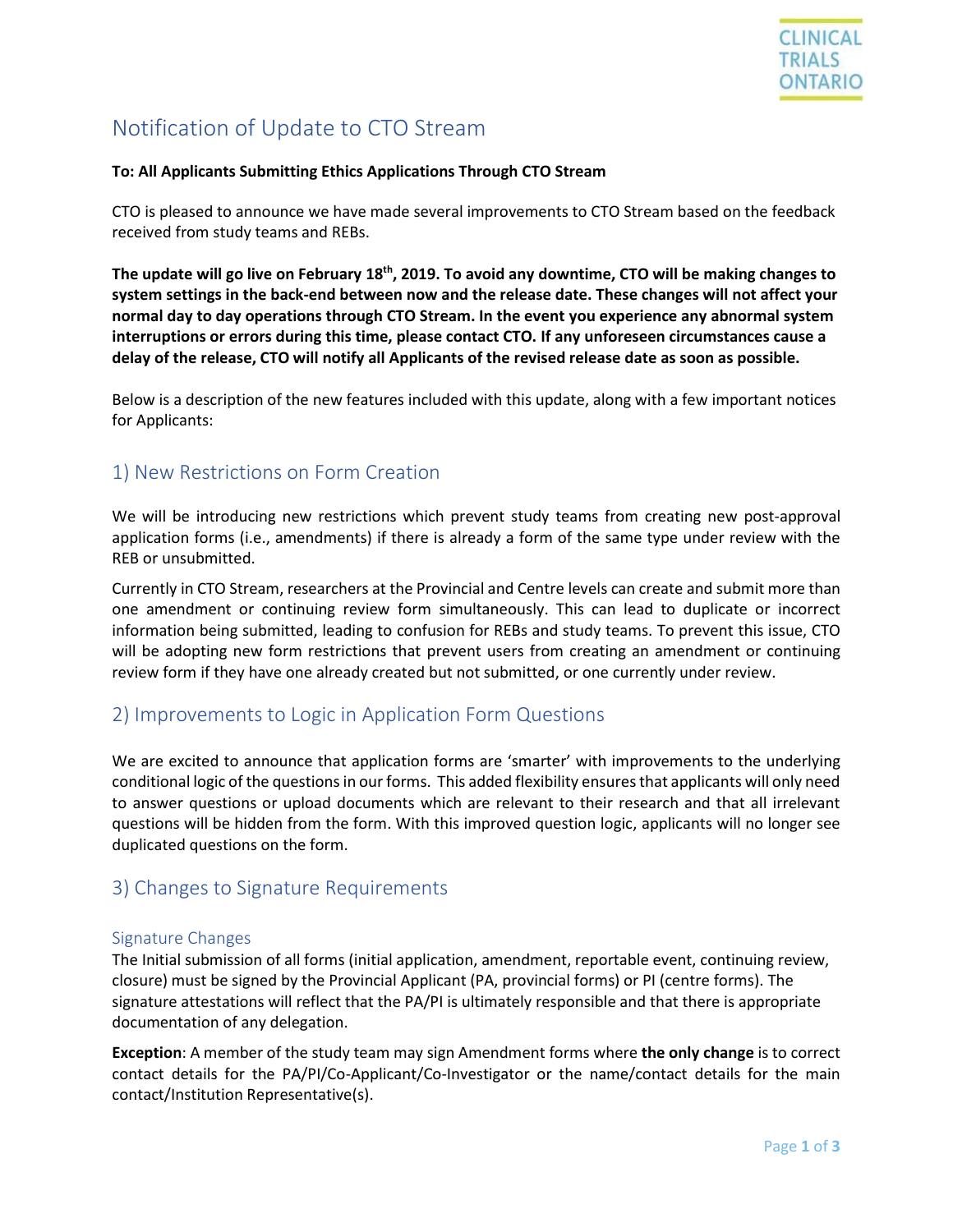

**Re-submissions of All Forms**: These applications can be signed by a member of the study team. The PA/PI will receive an email notification when the application is submitted. Delegation is optional; the PA/PI may elect to sign all submissions.

The REB of Record may still require that an application be signed by the PA/PI (e.g. in cases where significant changes are requested by/re-submitted to the REB). This requirement must be specified in the REB review letter outlining the requested revisions.

#### Attestation Changes

To reflect the updated signature requirements, the following language has been added to the Provincial Applicant/Principal Investigator attestation for the initial submission of ALL forms:

**"***Following the initial submission of this application form, a member of the research team may submit edits to this application on my behalf. I acknowledge that I remain ultimately responsible for REB submissions and the overall conduct of the study. I attest that, should a designate sign on my behalf, the responsibility for corresponding with the REB has been appropriately delegated, and the delegation has been documented."*

When a form is re-submitted in response to a request for modifications by the REB or CTO the Provincial Applicant/Principal Investigator or Delegate attestation will appear with the following additional language added:

*"I confirm that I have obtained any authorizations as applicable to make changes to this application. If signing on behalf of the Principal Investigator/Provincial Applicant, I attest that the delegation of this responsibility has been documented."*

### 4) Removal of Implementation of Provincial Amendment (IPA) Form\*

Due to the changes being made with this update, the IPA form is being retired. When a Provincial Amendment involving changes to the participant consent/assent materials is approved, sites must use the Centre Amendment Form (CAM) to submit their revised site-specific consent/assent changes to the REB of Record\*. A question has been added to the CAM to specify if the form is being submitted in response to an approved PAM.

\*Not applicable to studies reviewed by OCREB

### 5) Important - Mandatory Update for All Projects in CTO Stream

After the update goes live CTO will be releasing an updated set of forms on February 18<sup>th</sup>. It will be mandatory for ALL projects to be updated to the latest version of our application forms (Version 20).

**Project Owners will be given one work week to update their studies in CTO Stream, it is mandatory that all projects be updated. As of end of day 5:00 pm EST Friday, February 22nd , CTO Stream will not accept submissions for projects that are using older versions of the forms. A second reminder will be sent to all Project Owners before the update goes live.**

**Note: Updating a project will invalidate signatures/signature requests on unsubmitted forms.**